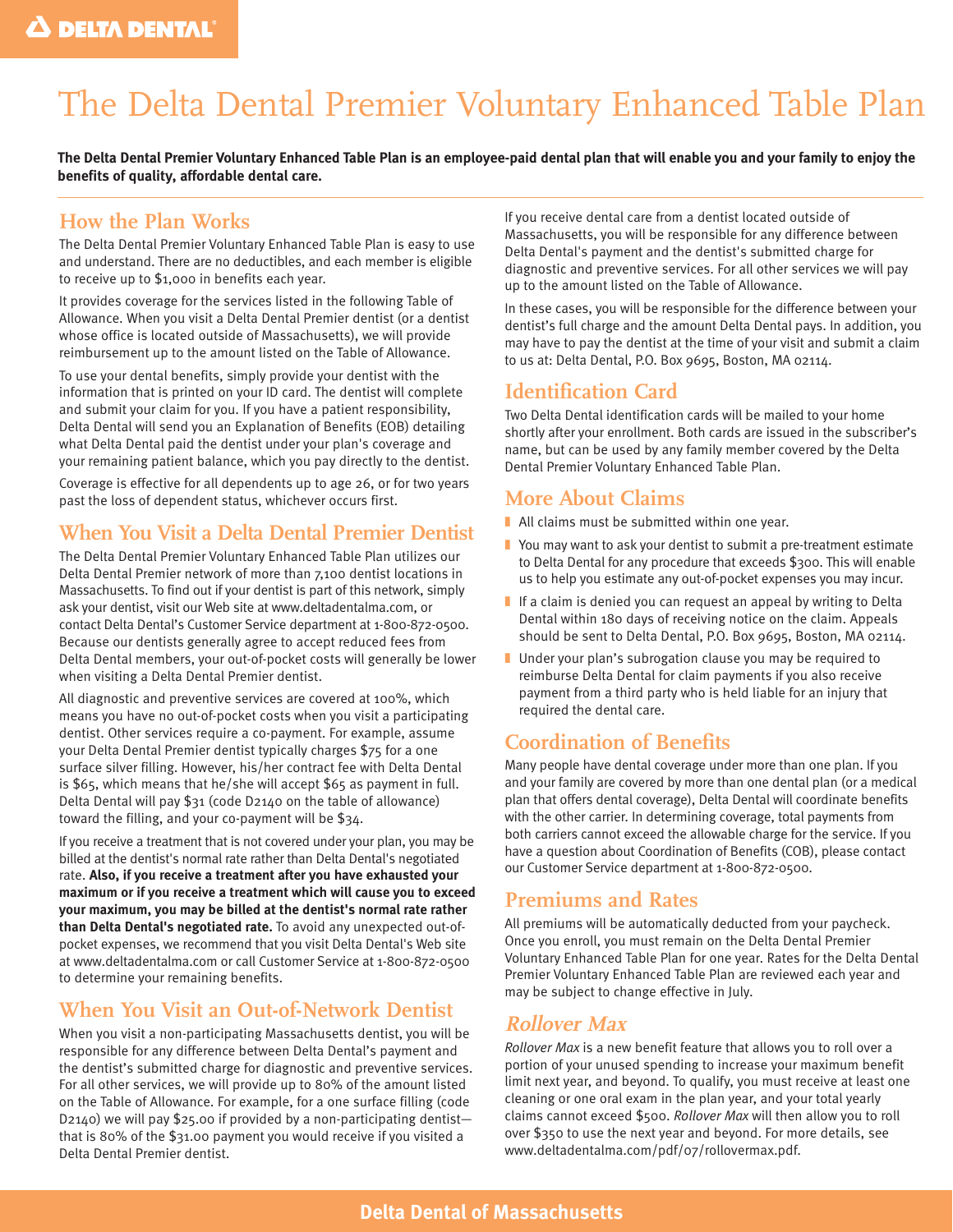**The following is a list of common procedures covered under the Delta Dental Premier Voluntary Enhanced Table Plan. The amounts listed are the maximum amounts Delta Dental will pay for these procedures.**

## **Delta Dental Premier Voluntary Enhanced Table Plan**

## Table of Allowance

### **DIAGNOSTIC SERVICES**

| Do <sub>120</sub><br>D0140<br>Do <sub>145</sub>                          | Periodic oral examination Covered at 100%<br>Limited oral evaluation problem focused Covered at 100%<br>Oral evaluation for a patient under three |  |
|--------------------------------------------------------------------------|---------------------------------------------------------------------------------------------------------------------------------------------------|--|
|                                                                          | years of age and counseling with primary<br>caregiver $\ldots \ldots \ldots \ldots \ldots \ldots \ldots \ldots$ . Covered at 100%                 |  |
| Do <sub>150</sub>                                                        | Comprehensive oral evaluation Covered at 100%                                                                                                     |  |
| Do <sub>160</sub>                                                        | Detailed and extensive oral evaluation -                                                                                                          |  |
|                                                                          |                                                                                                                                                   |  |
| Do <sub>170</sub>                                                        | Re-Evaluation - limited problem focused Covered at 100%                                                                                           |  |
| Do <sub>180</sub>                                                        | Comprehensive periodontal evaluation -                                                                                                            |  |
|                                                                          | new or established patient Covered at 100%                                                                                                        |  |
| Do210                                                                    | Full-mouth x-ray series Covered at 100%                                                                                                           |  |
| Do220                                                                    | Single x-ray Covered at 100%                                                                                                                      |  |
| Do230                                                                    | Additional x-ray Covered at 100%                                                                                                                  |  |
| Do <sub>270</sub>                                                        | Single bitewing x-ray Covered at 100%                                                                                                             |  |
| Do <sub>272</sub>                                                        | Two bitewing x-rays Covered at 100%                                                                                                               |  |
| Do <sub>273</sub>                                                        | Three bitewing x-rays $\dots\dots\dots\dots\dots\dots$                                                                                            |  |
| Do274                                                                    | Four bitewing x-rays Covered at 100%                                                                                                              |  |
| Do277                                                                    | Vertical bitewing series ( $7$ to 8 films) $\ldots$ . Covered at 100%                                                                             |  |
| Do330                                                                    | Panoramic x-ray Covered at 100%                                                                                                                   |  |
| Doggg                                                                    | Unspecified diagnostic procedure,                                                                                                                 |  |
|                                                                          | by report** Covered at 100%                                                                                                                       |  |
| ** This sade way ha used for rejude waive Chlorkeviding and proceptation |                                                                                                                                                   |  |

*\*\* This code may be used for reimbursing Chlorhexidine and prescription strength toothpaste only when administered and dispensed in the dental office.*

### **PREVENTIVE SERVICES**

| D1110 Adult cleaning Covered at 100%                                   |  |
|------------------------------------------------------------------------|--|
| D1120 Child cleaning Covered at 100%                                   |  |
| D1203 Fluoride excluding cleaning - child Covered at 100%              |  |
| D1351 Sealant application Covered at 100%                              |  |
| D <sub>1510</sub> Space maintainer - fixed, unilateral Covered at 100% |  |
| D <sub>1515</sub> Space maintainer - fixed, bilateral Covered at 100%  |  |
| D1520 Space maintainer - removable, unilateral Covered at 100%         |  |
| D1525 Space maintainer - removable, bilateral  Covered at 100%         |  |
| D4910 Periodontal cleaning Covered at 100%                             |  |

### **MINOR RESTORATIVE SERVICES**

| D2140 One surface silver filling: permanent tooth $\frac{1}{3}$ 31.00        |  |
|------------------------------------------------------------------------------|--|
| D2150 Two surface silver filling: permanent tooth $\dots \dots$ \$ 40.00     |  |
| D2160 Three surface silver filling: permanent tooth $\dots$ . \$ 46.00       |  |
| D2161 Four or five surface silver filling: permanent tooth. \$ 58.00         |  |
| D2330 One surface white filling: front tooth $\dots\dots\dots\dots$ \$ 36.00 |  |
| D2331 Two surface white filling: front tooth $\ldots \ldots \ldots$ \$ 47.00 |  |
| D2332 Three surface white filling: front tooth\$ 57.00                       |  |
| D2335 Four or five surface white filling: front tooth $\ldots$ , \$ 76.00    |  |
| D2391 One surface white filling: back tooth $\ldots$ \$ 36.00                |  |

### **MAJOR RESTORATIVE SERVICES**

| D2542 Onlay - metallic, two surfaces\$ 303.00                      |
|--------------------------------------------------------------------|
| D2543 Onlay - metallic, three surfaces \$ 303.00                   |
| $D2544$ Onlay - metallic, four or more surfaces \$ 303.00          |
| D2642 Onlay - porcelain/ceramic, two surfaces\$ 303.00             |
| D2643 Onlay - porcelain/ceramic, three surfaces \$ 303.00          |
| D2644 Onlay - porcelain/ceramic, four or more surfaces . \$ 303.00 |
| D2662 Onlay - white/resin, two surfaces                            |
| $(laboratory processed)$ \$ 303.00                                 |
| D <sub>2663</sub> Onlay - white/resin, three surfaces              |
|                                                                    |
|                                                                    |

| D2664                          | Onlay - white/resin, four or more surfaces                                             |       |
|--------------------------------|----------------------------------------------------------------------------------------|-------|
|                                |                                                                                        |       |
| D <sub>2740</sub>              | Crown - porcelain/ceramic substrate\$ 331.00                                           |       |
| D <sub>2750</sub>              | Crown - porcelain and high noble metal \$ 315.00                                       |       |
| D <sub>2751</sub>              | Crown - porcelain and base metal \$ 278.00                                             |       |
| D <sub>2752</sub>              | Crown - noble metal\$ 290.00                                                           |       |
| D <sub>27</sub> 80             | Crown - 3/4 cast high noble metal \$ 315.00                                            |       |
| D <sub>27</sub> 81             | Crown $-3/4$ cast predominately base metal \$ 315.00                                   |       |
| D <sub>27</sub> 8 <sub>2</sub> | Crown - 3/4 cast noble metal\$ 315.00                                                  |       |
| D <sub>27</sub> 83             | Crown $-3/4$ porcelain/ceramic \$ 303.00                                               |       |
| D <sub>2790</sub>              | Crown - high noble metal \$ 315.00                                                     |       |
| D <sub>2791</sub>              | Crown - base metal \$ 278.00                                                           |       |
| D <sub>2792</sub>              | Crown - noble metal\$ 290.00                                                           |       |
| D <sub>2794</sub>              | Crown - titanium\$ 315.00                                                              |       |
| D <sub>2910</sub>              |                                                                                        | 28.00 |
| D <sub>2915</sub>              | Recement cast or prefabricated post and core\$                                         | 28.00 |
| D <sub>2920</sub>              | Recement crown\$                                                                       | 28.00 |
| D <sub>2930</sub>              | Crown - stainless steel: baby tooth \$                                                 | 83.00 |
| D <sub>2931</sub>              | Crown - stainless steel: permanent tooth \$                                            | 91.00 |
| D <sub>2932</sub>              | Crown - prefabricated resin\$                                                          | 76.00 |
| D <sub>2940</sub>              |                                                                                        | 28.00 |
| D <sub>2950</sub>              |                                                                                        | 88.00 |
| D <sub>2951</sub>              | Pin retention in addition to filling\$                                                 | 22.00 |
| D <sub>2952</sub>              |                                                                                        |       |
| D <sub>2954</sub>              | Prefabricated post and core \$ 107.00                                                  |       |
| D <sub>2971</sub>              | Additional procedures to construct new crown                                           |       |
|                                | under existing partial denture framework\$ 64.00                                       |       |
|                                | <b>ENDODONTIC SERVICES</b>                                                             |       |
|                                |                                                                                        |       |
|                                |                                                                                        |       |
| D3220                          | Pulp removal on baby tooth \$                                                          | 44.00 |
| D3221                          | Gross pulpal debridement primary and                                                   |       |
|                                | permanent teeth\$                                                                      | 28.00 |
| D3310                          | Root canal treatment: front tooth\$200.00                                              |       |
| D3320                          | Root canal treatment: bicuspid tooth \$ 233.00                                         |       |
| D3330                          | Root canal treatment: molar tooth \$ 333.00                                            |       |
| D3332                          | Incomplete endodontic therapy;                                                         |       |
|                                | inoperable or fractured tooth \$ 87.00                                                 |       |
| D3410                          | Surgical root canal treatment: front tooth \$ 168.00                                   |       |
| D3426                          | Surgical root canal treatment:                                                         |       |
|                                | each additional tooth \$ 167.00                                                        |       |
|                                | <b>PERIODONTIC SERVICES</b>                                                            |       |
|                                |                                                                                        |       |
|                                | D4210 Gum surgery: gingivectomy, per quadrant \$ 182.00                                |       |
|                                | D4211 Gum surgery: gingivectomy, per tooth\$ 46.00                                     |       |
| D <sub>4240</sub>              | Gum surgery: flap procedure \$ 254.00                                                  |       |
| D <sub>4241</sub>              | Gingival flap procedures, including root planing,                                      |       |
|                                | one to three teeth, per quadrant $\dots\dots\dots\dots\dots$ \$ 153.00                 |       |
| D <sub>4260</sub>              | Bone surgery\$ 358.00                                                                  |       |
| D <sub>4273</sub>              | Subepithelial connective tissue graft procedure \$ 254.00                              |       |
| D <sub>4274</sub>              | Distal or proximal wedge procedure \$ 179.00                                           |       |
| D <sub>4341</sub>              | Periodontal scaling and root planing,                                                  | 65.00 |
| D4342                          | per quadrant\$<br>Periodontal scaling and root planing -                               |       |
|                                | one to three teeth, per quadrant \$                                                    | 39.00 |
|                                | Full mouth debridement to enable                                                       |       |
| D <sub>4355</sub>              | comprehensive evaluation and diagnosis $\dots\dots\dots$<br>Non-surgical gum therapy\$ | 56.00 |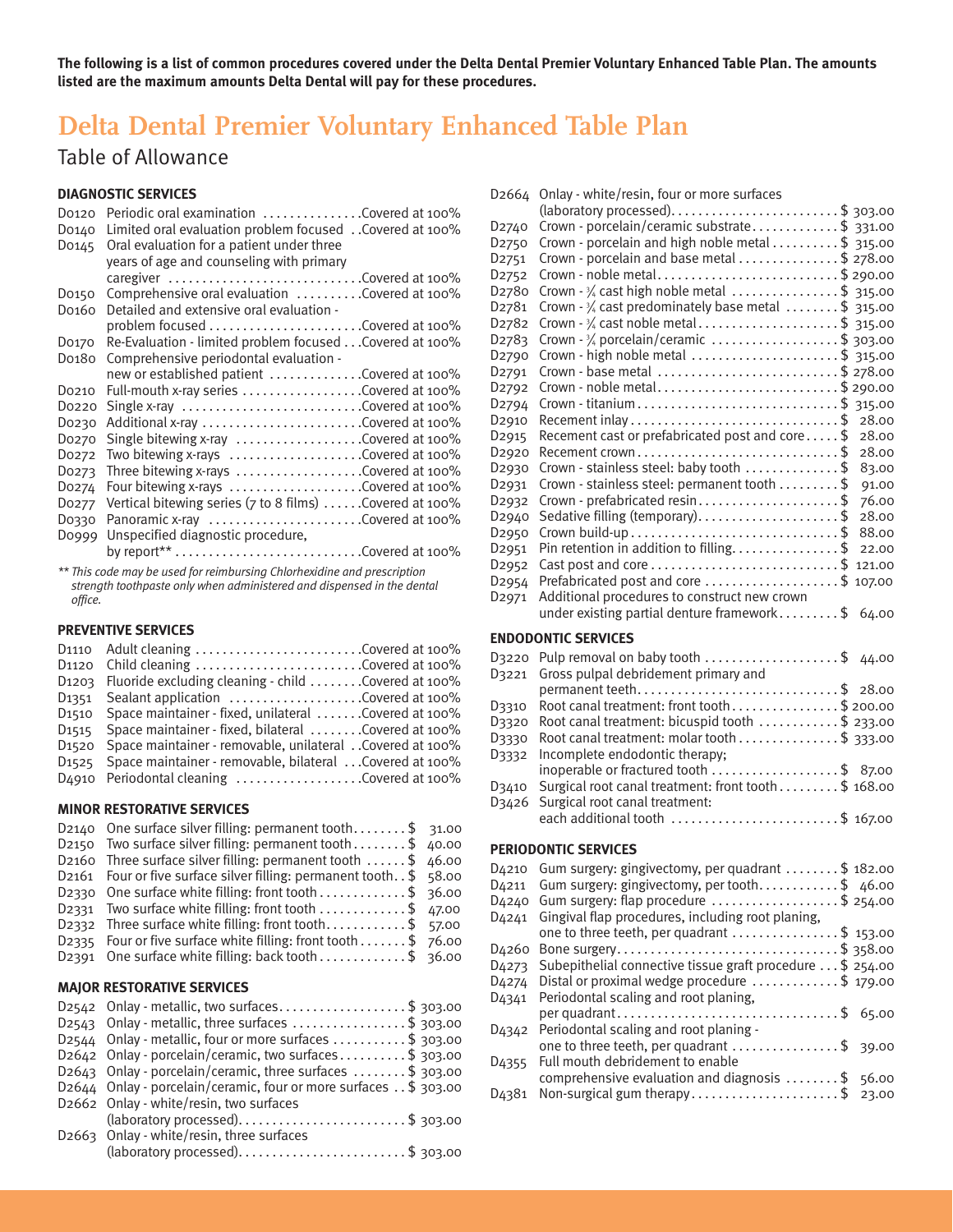## Table of Allowance (continued...)

### **REMOVABLE PROSTHODONTICS**

| D5110              | Complete denture, upper \$ 315.00                                   |
|--------------------|---------------------------------------------------------------------|
| D <sub>5120</sub>  | Complete denture, lower\$ 315.00                                    |
| D5130              | Immediate denture, upper \$ 315.00                                  |
| D5140              | Immediate denture, lower\$ 315.00                                   |
| D <sub>5211</sub>  | Upper partial denture: resin \$ 290.00                              |
| D <sub>5212</sub>  | Lower partial denture: resin \$ 290.00                              |
| D <sub>5213</sub>  | Upper partial denture: metal \$ 338.00                              |
| D <sub>5214</sub>  | Lower partial denture: metal\$ 338.00                               |
| D <sub>5225</sub>  | Upper partial denture - flexible base                               |
|                    | (including any clasps, rests and teeth) \$ 338.00                   |
| D <sub>5226</sub>  | Lower partial denture - flexible base                               |
|                    | (including any clasps, rests and teeth) $\dots\dots\dots$ \$ 338.00 |
| D <sub>52</sub> 81 | Partial denture: one tooth, one side \$ 194.00                      |
| D <sub>5410</sub>  | Adjust denture: complete, upper \$<br>24.00                         |
| D <sub>5411</sub>  | Adjust denture: complete, lower \$<br>24.00                         |
| D <sub>5510</sub>  | Repair broken complete denture base \$<br>56.00                     |
| D <sub>5520</sub>  | Replace missing or broken teeth:                                    |
|                    | complete denture, per tooth\$<br>36.00                              |
| D <sub>5610</sub>  | Base repair: partial denture \$<br>43.00                            |
| D <sub>5620</sub>  | Cast framework repair \$<br>64.00                                   |
| D5630              | Repair or replace broken clasp\$<br>43.00                           |
| D <sub>5640</sub>  | Replace partial denture tooth, per tooth \$<br>37.00                |
| D5650              | Add tooth to existing partial denture\$<br>46.00                    |
| D <sub>5660</sub>  | Add clasp to existing partial denture\$<br>55.00                    |
| D <sub>5670</sub>  | Replace all teeth and acrylic on cast metal                         |
|                    | framework (upper) \$ 202.00                                         |
| D <sub>5671</sub>  | Replace all teeth and acrylic on cast metal                         |
|                    | framework (lower)<br>$\ldots$ \$ 202.00                             |
| D <sub>5730</sub>  | Reline denture: complete, upper (chairside) \$<br>76.00             |
| D <sub>5731</sub>  | Reline denture: complete, lower (chairside) \$<br>76.00             |
| D <sub>5740</sub>  | Reline denture: partial, upper (chairside) \$<br>76.00              |
| D <sub>5741</sub>  | Reline denture: partial, lower (chairside) \$<br>76.00              |
| D <sub>5750</sub>  | Reline denture: complete, upper (laboratory)\$ 116.00               |
| D <sub>5751</sub>  | Reline denture: complete, lower (laboratory) \$ 116.00              |
| D <sub>5760</sub>  | Reline denture: partial, upper (laboratory) \$ 107.00               |
| D <sub>5761</sub>  | Reline denture: partial, lower (laboratory) \$ 107.00               |

### **FIXED PROSTHODONTICS**

| D6010 | Surgical placement of implant body:                                  |
|-------|----------------------------------------------------------------------|
|       | endosteal implant \$ 315.00                                          |
| D6056 | Prefabricated abutment (includes placement) \$ 107.00                |
| D6057 | Custom abutment (includes placement)\$ 121.00                        |
| D6058 | Abutment supported porcelain/ceramic crown \$ 331.00                 |
| D6059 | Abutment supported porcelain fused to                                |
|       | metal crown (high noble) $\ldots$ \$ 315.00                          |
| D6061 | Abutment supported porcelain fused to                                |
|       | metal crown (noble metal) \$ 290.00                                  |
| D6065 | Implant supported porcelain/ceramic crown  \$ 331.00                 |
| D6066 | Implant supported porcelain fused to metal crown                     |
|       | (titanium, titanium alloy, high noble metal) $\dots \dots$ \$ 315.00 |
| D6067 | Implant supported metal crown                                        |
|       | (titanium, titanium alloy, high noble metal) $\dots \dots$ \$ 315.00 |
| D6094 | Abutment supported crown - (titanium) \$ 315.00                      |
| D6095 | Repair implant abutment, by report\$ 121.00                          |
| D6100 | Implant removal, by report \$ 110.00                                 |
| D6194 | Abutment supported retainer crown                                    |
|       |                                                                      |
| D6205 | Pontic - indirect resin based white\$ 283.00                         |
| D6210 | Bridge pontic: high noble metal\$ 315.00                             |
| D6211 | Bridge pontic: base metal\$ 278.00                                   |
| D6212 | Bridge pontic: noble metal \$ 290.00                                 |
| D6214 | Pontic - titanium\$ 315.00                                           |
| D6240 | Bridge pontic: porcelain with high noble metal $\dots$ \$ 315.00     |

| D6241                          | Bridge pontic: porcelain with base metal $\ldots \ldots$ \$ 278.00       |  |
|--------------------------------|--------------------------------------------------------------------------|--|
| D6242                          | Bridge pontic: porcelain with noble metal \$ 290.00                      |  |
| D6545                          | Retainer - cast metal for acid etch bridge \$ 121.00                     |  |
| D6611                          | Onlay - cast high noble metal,                                           |  |
|                                | three or more surfaces\$ 303.00                                          |  |
| D6612                          | Onlay - cast predominantly base metal,                                   |  |
|                                | two surfaces \$ 303.00                                                   |  |
| D6613                          | Onlay - cast predominantly base metal,                                   |  |
|                                | three or more surfaces\$ 303.00                                          |  |
| D6615                          | Onlay - cast noble metal, three or more surfaces \$ 303.00               |  |
| D6624                          |                                                                          |  |
| D6634                          |                                                                          |  |
| D6710                          | Crown - indirect resin based white\$ 315.00                              |  |
| D6750                          | Crown - porcelain with high noble metal\$ 315.00                         |  |
| D6751                          | Crown - porcelain with base metal\$ 278.00                               |  |
| D6752                          | Crown - porcelain with noble metal \$ 290.00                             |  |
| D6780                          | Crown $-3/4$ cast high noble metal \$ 315.00                             |  |
| D6781                          | Crown $-3/4$ cast predominately base metal $\ldots \ldots \quad $315.00$ |  |
| D6782                          | Crown - $\frac{3}{4}$ cast noble metal\$ 315.00                          |  |
| D6790                          | Crown - cast high noble metal \$ 315.00                                  |  |
| D6791                          | Crown - cast base metal \$ 278.00                                        |  |
| D6792                          | Crown - cast noble metal\$ 290.00                                        |  |
| D6794                          |                                                                          |  |
| D6930                          | Recement bridge \$ 36.00                                                 |  |
| D6970                          | Cast post and core in addition to bridge retainer \$121.00               |  |
| D6972                          | Prefabricated post and core in addition                                  |  |
|                                | to bridge retainer \$ 107.00                                             |  |
| D6973                          | Core build-up for retainer, including any pins  \$ 88.00                 |  |
| ORAL AND MAXILLOFACIAL SURGERY |                                                                          |  |
| D7111                          | Coronal remnants - deciduous (baby) tooth \$ 19.00                       |  |
| D7140                          | Extraction, erupted tooth or exposed root                                |  |

| <b>DITI</b>        | $\frac{1}{2}$                                                                                 |        |
|--------------------|-----------------------------------------------------------------------------------------------|--------|
| D7140              | Extraction, erupted tooth or exposed root                                                     |        |
|                    | (elevation and/or forceps removal) $\dots\dots\dots\dots$ \$                                  | 36.00  |
| D <sub>7210</sub>  | Surgical tooth removal\$                                                                      | 73.00  |
| D7220              | Impacted tooth removal: soft tissue \$                                                        | 91.00  |
| D7230              | Impacted tooth removal: partially bony \$ 121.00                                              |        |
| D7240              | Impacted tooth removal: completely bony \$ 167.00                                             |        |
| D <sub>7250</sub>  |                                                                                               | 61.00  |
| D7285              | Biopsy of hard tissue\$                                                                       | 147.00 |
| D7286              | Biopsy of soft tissue\$                                                                       | 147.00 |
| D7287              | Oral Exfoliative Cytology (brush biopsy) \$                                                   | 61.00  |
| D <sub>72</sub> 88 | Brush biopsy - transepithelial sample collection\$                                            | 61.00  |
| D7310              | Bone recontouring (done with extractions) $\frac{1}{2}$                                       | 77.00  |
| D7311              | Alveoloplasty in conjunction with extractions -                                               |        |
|                    | one to three teeth or tooth spaces, per quadrant $.5$ 77.00                                   |        |
| D7320              | Bone recontouring (done without extractions) $\frac{1}{2}$ 112.00                             |        |
| D7321              | Alveoloplasty not in conjunction with extractions -                                           |        |
|                    | one to three teeth or tooth spaces, per quadrant $.5$ 112.00                                  |        |
| D <sub>7471</sub>  | Excision - bone tissue $\ldots$ \$ 197.00                                                     |        |
| D <sub>7472</sub>  | Removal of torus palatinus $\ldots$ \$ 197.00                                                 |        |
| D7473              | Removal of torus mandibularis\$ 197.00                                                        |        |
| D7510              | Incision and drainage of abscess\$ 46.00                                                      |        |
| D7511              | Incision and drainage of abscess - intraoral                                                  |        |
|                    | soft tissue - complicated (includes drainage                                                  |        |
|                    | of multiple fascial spaces) $\ldots$ \$ 46.00                                                 |        |
| D7960              | Frenulectomy (frenectomy or frenotomy) \$ 136.00                                              |        |
| D7963              | Frenuloplasty $\ldots \ldots \ldots \ldots \ldots \ldots \ldots \ldots \ldots \quad $ 136.00$ |        |
|                    |                                                                                               |        |

### **ADJUNCTIVE GENERAL SERVICES**

| D9110 Emergency treatment for the relief of pain $\ldots \ldots$ , \$ 28.00 |  |
|-----------------------------------------------------------------------------|--|
| D9220 General anesthesia: up to 30 minutes $\dots \dots \dots$ \$ 95.00     |  |
| D9221 General anesthesia: each additional 15 minutes $\frac{1}{2}$ 8.00     |  |
| D9241 Intravenous sedation: up to 30 minutes\$ 95.00                        |  |
| D9242 Intravenous sedation: each additional 15 minutes $\sqrt{5}$ 8.00      |  |
|                                                                             |  |